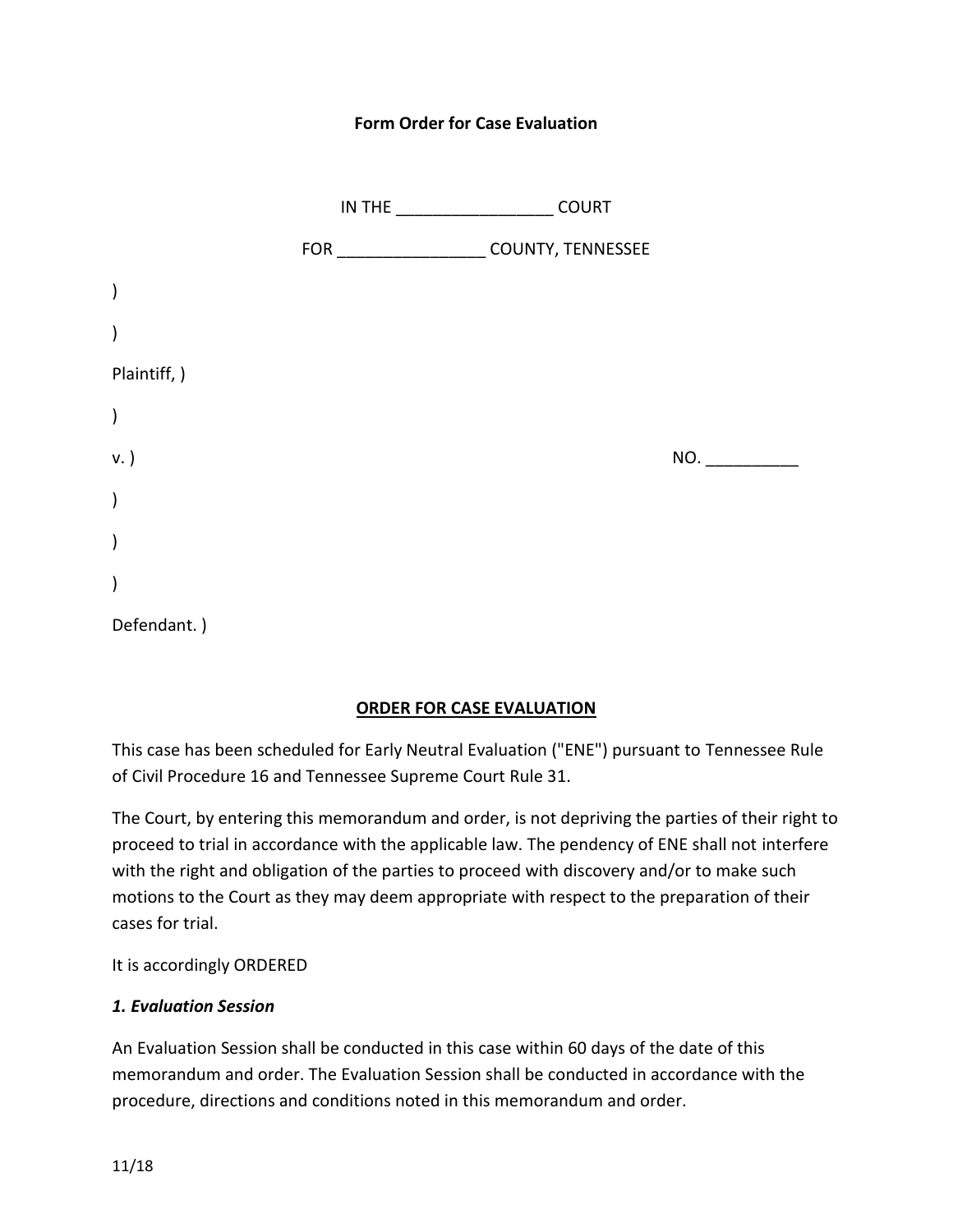# *2. Appointment of Evaluators*

The Court hereby appoints [\_\_\_\_\_\_\_\_\_\_\_], [\_\_\_\_\_\_\_\_\_\_\_] and [\_\_\_\_\_\_\_\_\_\_] as Evaluators. The Evaluators shall serve as a panel, with [\_\_\_\_\_\_\_\_\_\_\_\_\_\_\_\_] acting as Chair. The Evaluators shall be subject to the Standards of Conduct for Rule 31 neutrals, incorporated into Rule 31 as Appendix A.

For purposes of determining whether the Evaluators have or represent any conflicting interests, the standards set forth in [\_\_\_\_] TCA [\_\_\_\_] for disqualification of any justice, or judge have, and shall be, applied. If any of the Evaluators believe that they have or represent conflicting interests, they shall promptly disclose that circumstance to all counsel and to the Clerk in writing. Any party who believes that the assigned Evaluators have or represent conflicting interests shall provide written notice to the Clerk of same within 10 calendar days of learning of the potential conflict, or shall be deemed to have waived any opposition.

### *3. Written Evaluation Statements*

### *3.1 Form of Evaluation Statements*

No later than 10 calendar days prior to the Evaluation Session, each party shall submit directly to the Evaluators, and shall serve on all other parties, a written Evaluation Statement. Such Evaluation Statement shall be double-spaced and shall not exceed 15 pages (not counting exhibits and attachments).

### *3.2 Required Contents of Evaluation Statements*

While the Evaluation Statements may, and should, include any information that would be useful, they must: (1) identify the person(s), in addition to counsel, who shall attend the Evaluation Session pursuant to 4.1 below as the representative of the party with full decisionmaking authority; (2) describe briefly the substance of the suit; (3) delineate the primary disputed factual and legal issues; (4) address whether there are factual and legal issues, the early resolution of which might appreciably reduce the scope of the dispute or contribute significantly to settlement negotiations; and (5) identify the discovery that promises to contribute most to equipping the parties for meaningful settlement discussions.

### *3.3 Identification of Other Persons Whose Presence is Thought to be Desirable*

The parties may identify in these Evaluation Statements persons connected to a party opponent (including a representative of the party opponent's insurance carrier) whose presence at the Evaluation Session would improve substantially the prospects for making the Evaluation Session productive. The fact that a person has been so identified, however, shall not, by itself, result in an instruction compelling that person to attend the Evaluation Session.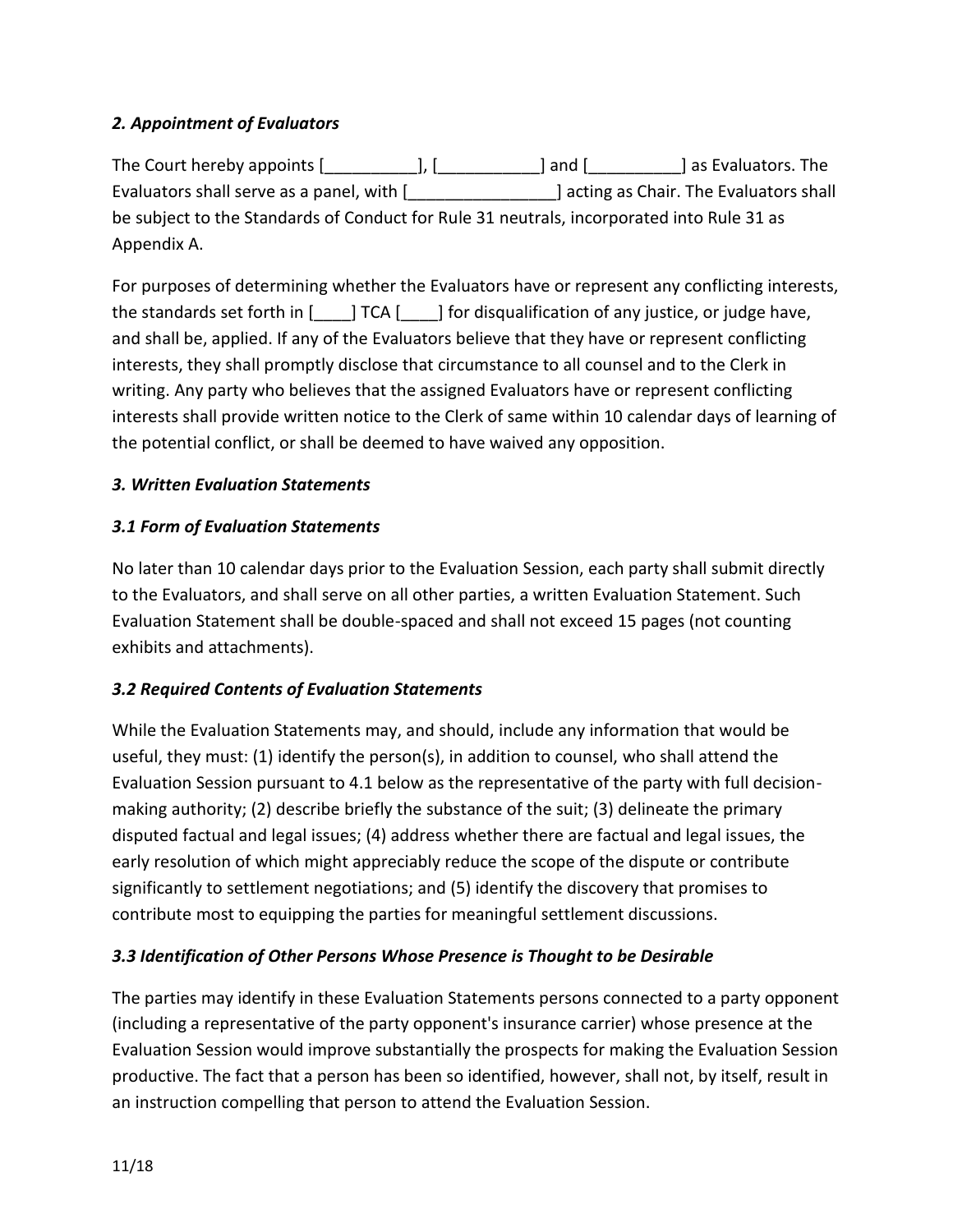### *3.4 Attachments to Evaluation Statements*

The parties shall attach to their written Evaluation Statements copies of documents out of which the suit arose, e.g., contracts, or the availability of which would materially advance the purposes of the Evaluation Session, e.g., medical reports or documents by which special damages might be determined.

## *3.5 Filing of Evaluation Statements Prohibited*

The written Evaluation Statements shall not be filed with or provided to the Court or clerk, and the judge assigned to this case shall not have access to them. Instead, the Evaluation Statements shall be sent directly to the Evaluators with copies to adversary counsel.

### *4. Attendance at the Evaluation Session*

## *4.1 Parties to Attend*

The parties themselves shall attend the Evaluation Session unless excused as provided in this section. This requirement reflects the Court's view that one of the principal purposes of the Evaluation Session is to afford litigants an opportunity to articulate their positions and to hear, first hand, both their opponent's version of the matters in dispute and a neutral assessment of the relative strengths of every party's case. A party other than a natural person (e.g., a corporation or association) satisfies this attendance requirement if it is represented at the Evaluation Session by a person (other than outside counsel) with authority to enter stipulations (of fact, law, or procedure) and to bind the party to terms of a settlement. A party that is a governmental unit need not have present at the Evaluation Session the persons who would be required to approve a settlement before it could become final (e.g., the members of a city council or the chief executive of a county or major agency), but must send to the session a representative, in addition to trial counsel, who is knowledgeable about the facts of the case and the party's position and is the person who has the authority and responsibility to make recommendations to the ultimate decision-making body. In cases involving insurance carriers, representatives of the insurance companies, with authority, shall attend the Evaluation Session.

### *4.2 Attorneys to Attend*

Each party shall be represented at the Evaluation Session by the lawyer expected to be primarily responsible for handling the trial of the matter.

### *4.3 Excuses for Non-Attendance*

A party or lawyer shall be excused from attending the Evaluation Session only after showing that attendance would impose an extraordinary or otherwise unjustifiable hardship. A party or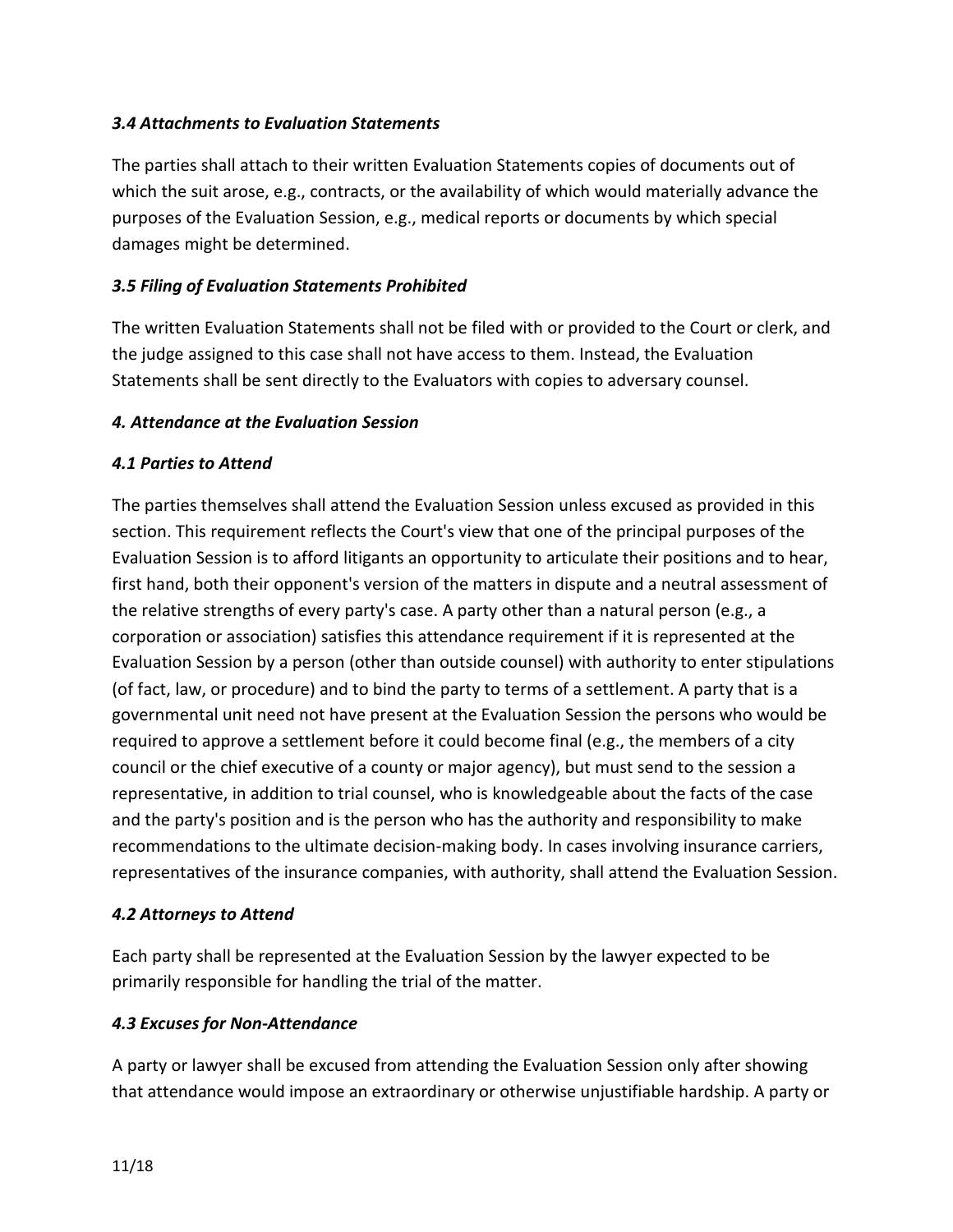lawyer seeking to be excused must petition the Evaluators, in writing, no fewer than 15 calendar days before the date set for the Evaluation Session. Any such petition shall be in the form of a letter to the Chair of the panel of Evaluators, a copy of which shall be sent to all parties, and which shall set forth all considerations that support the Request and shall state realistically the amount in controversy in the case. The Chair of the panel of Evaluators shall rule on any such petition and may do so without consulting the other Evaluators. A party or lawyer who is excused from appearing in person at the Evaluation Session shall be available to participate by telephone.

### *4.4 Attendance of Non-Parties*

The Evaluators may request the presence of non-parties but do not have the authority to compel their attendance.

# *4.5 Persons Entitled to Attend*

Persons other than the parties, their representatives, their counsel, representatives of insurance carriers, and the Evaluators may attend the Evaluation Session only with the consent of the Chair.

## *5. Procedure at the Evaluation Session*

The Evaluators shall have considerable discretion in structuring and conducting the Evaluation Session, and the Evaluation Session shall proceed informally. Rules of Evidence shall not apply, and there shall be no formal examination or cross-examination of witnesses.

In each case, however, the Evaluators shall, at least: (a) permit each party (through counsel or otherwise) to make an oral presentation of its position; (b) help the parties identify areas of agreement and, where feasible, reach stipulations; (c) assess the relative strengths and weaknesses of the parties' contentions and evidence, and explain as carefully as possible the reasoning by the Evaluators that support these assessments; (d) if the parties are interested, help them, through private caucusing or otherwise, explore the possibility of settling the case; (e) estimate, to the extent feasible, the likelihood of liability and the dollar range of damages; (f) help the parties devise a plan for sharing the important information and/or conducting the key discovery that shall equip them as expeditiously as possible to enter meaningful settlement discussions or to posture the case for disposition by other means; and (g) determine whether some form of follow-up to the Evaluation Session would contribute to the case development process or to settlement.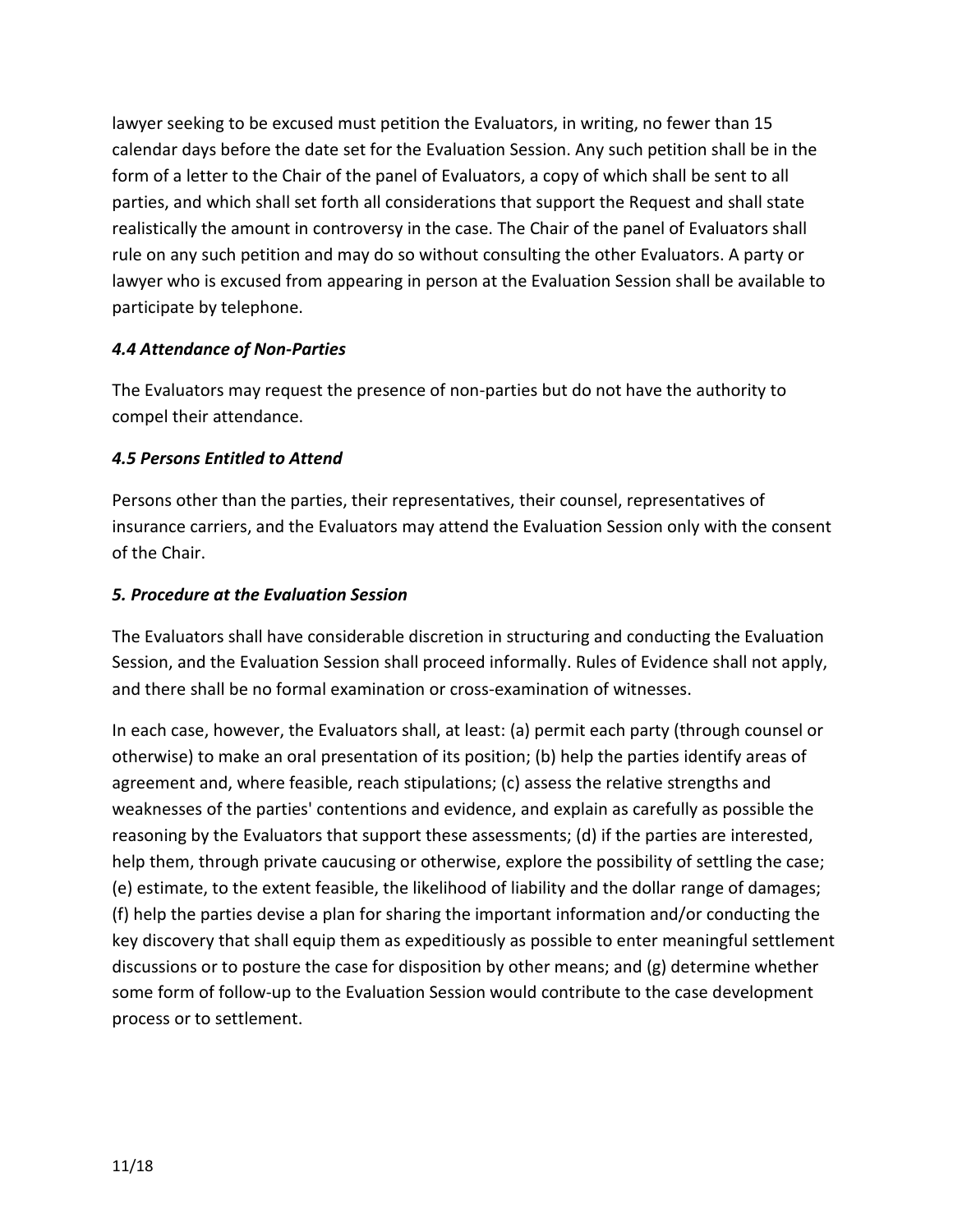### *6. Follow-Up Session(s)*

At the close of the Evaluation Session, the Evaluators may determine whether it would be appropriate to schedule some kind of follow-up to the Session. Such follow-up sessions could include, but need not be limited to, written or telephonic reports that the parties might make to one another or to the Evaluators, the exchange of specified kinds of information, and/or a second evaluation or settlement session. If appropriate, the Evaluators may direct that written follow-up reports be signed not only by counsel, but also by the parties themselves.

## *7. Confidentiality and Admissibility*

The Court, and all counsel and parties, shall treat as confidential all written and oral communications made in connection with or during the ENE process including, but not limited to, the Evaluation Session. The Court hereby extends to all such communications all the protections afforded by Tennessee Rule of Evidence 408. In addition, no communication made in connection with or during any ENE may be disclosed to anyone not involved in the litigation, nor may any such communication be used for any purpose (including impeachment) in any pending or future proceeding in this Court. The privileged and confidential status afforded to communications made in connection with the ENE process is intended to include not only matters emanating from parties and counsel, but also the Evaluators' comments and assessments, as well as any recommendations made by the Evaluators about case development, discovery and/or motions. There shall be no communication about such matters between the Evaluators and the presiding judge. Nothing in this paragraph, however, shall be construed to prevent parties, counsel or the Evaluators from responding, in absolute confidentiality, to inquiries by any person duly authorized by this Court to analyze the utility of the ENE program, nor shall anything in this paragraph be construed to prohibit parties from entering and filing procedural or factual stipulations based on suggestions or agreements made in connection with an ENE session.

### *8. Limits on Powers of Evaluators*

Within limits imposed by this memorandum and order, and as it may be modified by further order, the Evaluators shall have authority to fix the time and place for, and to structure, Evaluation Sessions and follow-up events. The Evaluators shall have no power other than those described here, and in sections 5 and 6 of this memorandum and order. The Evaluators shall have no authority to compel parties to conduct or respond to discovery or to file motions. The Evaluators shall have no authority to determine the issues in any case, to impose limits on parties' pretrial activities, or assess costs.